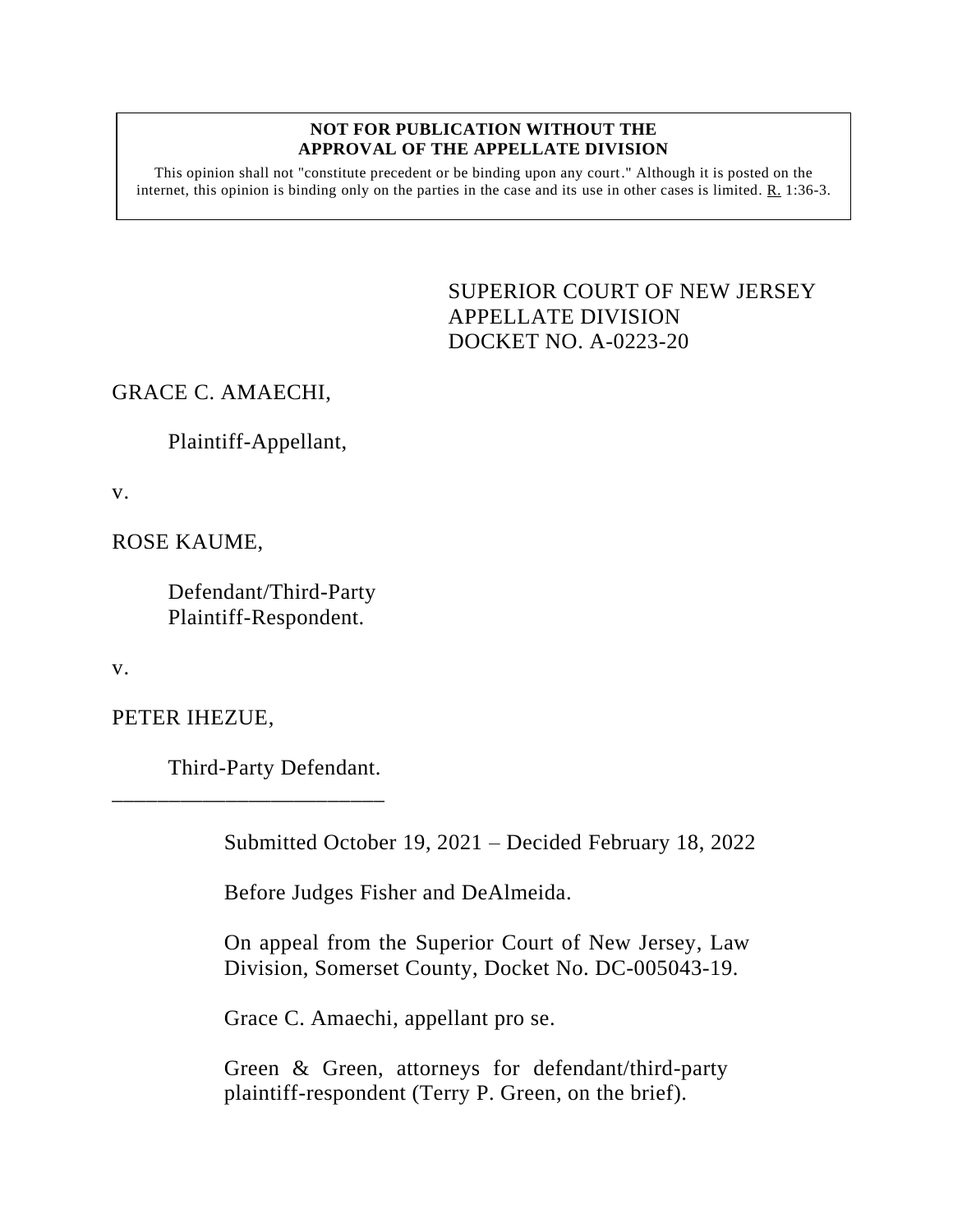### PER CURIAM

In this landlord-tenant matter, plaintiff Grace C. Amaechi appeals from the September 2, 2020 judgment of the Special Civil Part denying the return of her security deposit and awarding defendant Rose Kaume \$11,250 for the cost of repairing damages caused by Amaechi at the rented property. We affirm.

## I.

In August 2018, Amaechi rented a house from Kaume. Nine months later, Kaume discovered Amaechi had made an unauthorized alteration to the home by constructing a partition in the family room from dry wall to create an additional "bedroom." This alteration significantly damaged the ceiling, floors, and walls.

Kaume filed a complaint in the Special Civil Part seeking Amaechi's eviction. Pursuant to a consent to enter judgment for possession, Amaechi vacated the home on October 29, 2019.

Once Kaume gained access to the residence, she discovered Amaechi had caused additional damage, including a hole in the ceiling, burns in the backsplash behind the stove, scratches, discoloration and damage to the floors, a broken and overflowing toilet, a punched hole in the wall, and sewage-soaked carpeting. In addition, debris, including a toilet and construction materials, was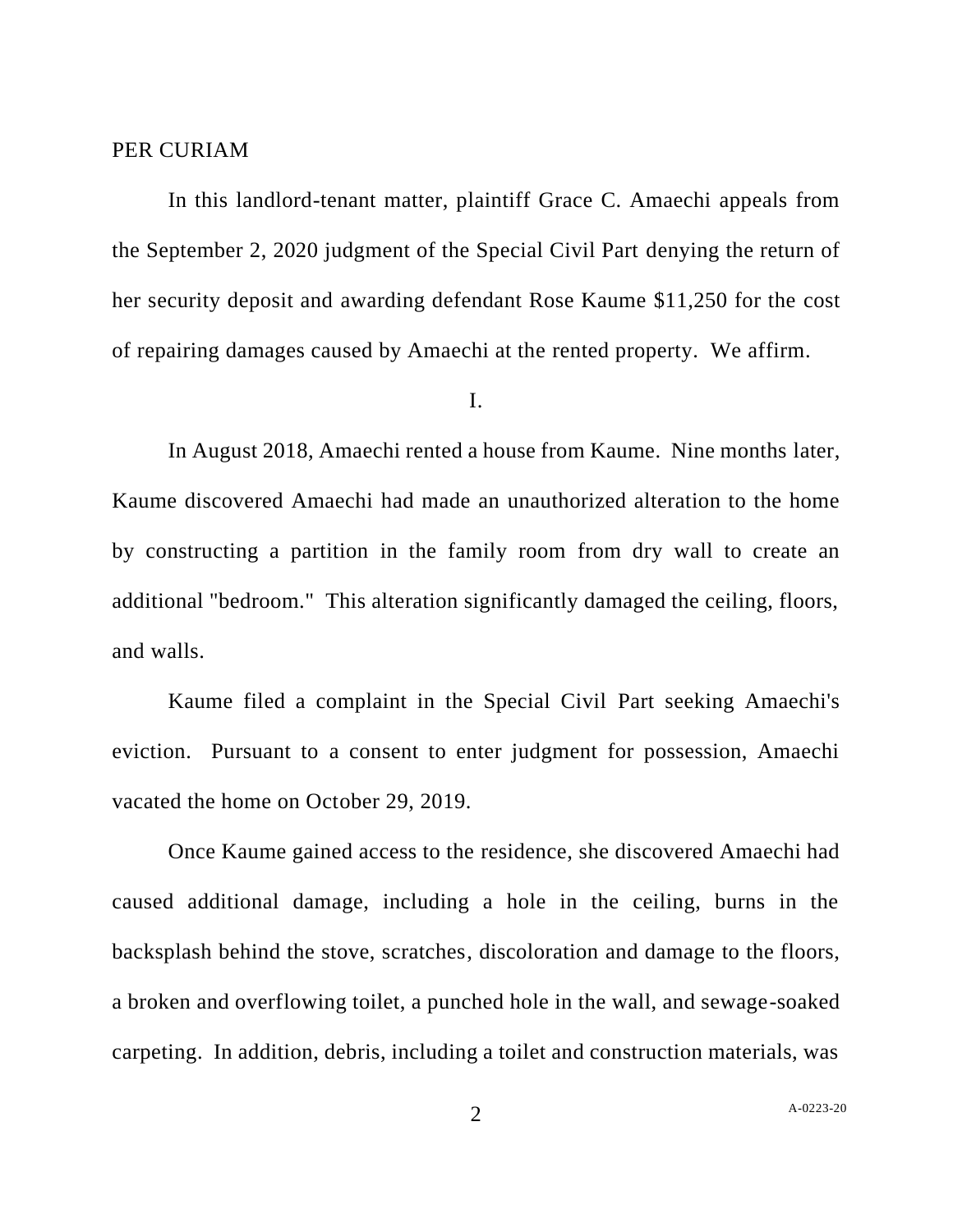scattered in the yard and a large dumpster filled with garbage was parked in the driveway. Kaume informed Amaechi that she was retaining her security deposit of \$3,750 to pay for repairing the damages.

Amaechi filed a complaint in the Special Civil Part seeking return of her security deposit and reimbursement of \$8,444.48 in expenses she alleges she incurred repairing damage to the home from a leak in a toilet. Kaume filed a counterclaim for \$15,000 to repair damages she alleged Amaechi caused to the property.<sup>1</sup>

Because of precautions implemented to address the Covid-19 pandemic, the two-day trial of this matter took place over Zoom. Amaechi, Kaume, and the realtor who acted as Kaume's agent when leasing the home testified. The parties introduced numerous exhibits and had the opportunity to cross-examine witnesses. The court admitted several photographs of the home. Some depicted the home in good condition just prior to the start of the lease; others captured damage to the ceiling, floors, toilets, kitchen, and other areas of the house, as well as the debris littering the yard and the loaded dumpster in the driveway.

<sup>1</sup> Although Kaume sought more than \$15,000, the jurisdictional limit of the Special Civil Part is \$15,000 in damages. R. 6:1-2(a)(1).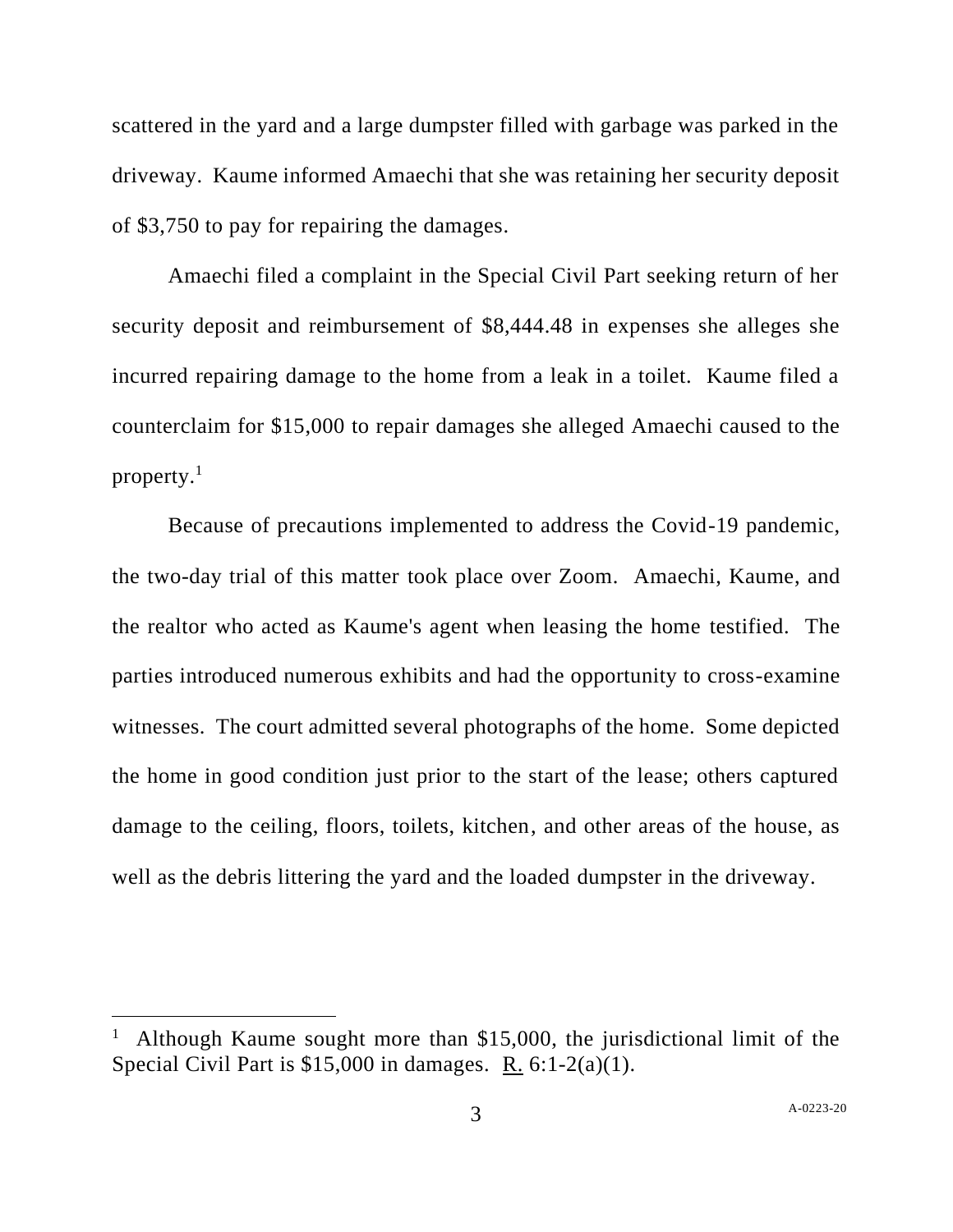In an oral opinion, the trial court found that Amaechi did not prove by a preponderance of the evidence that she paid for necessary repairs to the house during her tenancy for which she was not reimbursed. The court found that to the extent Amaechi established she had paid for repair services, she was compensated for those expenses when she engaged in self-help by reducing her rent in subsequent months.

With respect to Kaume's counterclaim, the court found credible the testimony of the realtor, corroborated by photographs, that the home was in "pristine condition" when it was rented to Amaechi. In addition, the court found credible testimony and photographic evidence that the home suffered substantial damage during Amaechi's tenancy and that Amaechi caused the damages. The court found that Amaechi allowed ten people to live in the home, even though the lease contemplated only Amaechi and her children as tenants. The court also accepted the veracity of the invoices submitted by Kaume establishing "to the penny" the costs she incurred repairing the damage that arose during the tenancy.

The court awarded Kaume \$15,000 for the cost of repairs and denied Amaechi's request for the return of her security deposit, which the court used to offset the damage award. The September 2, 2020 judgment awards Kaume a net \$11,250, as well as court costs.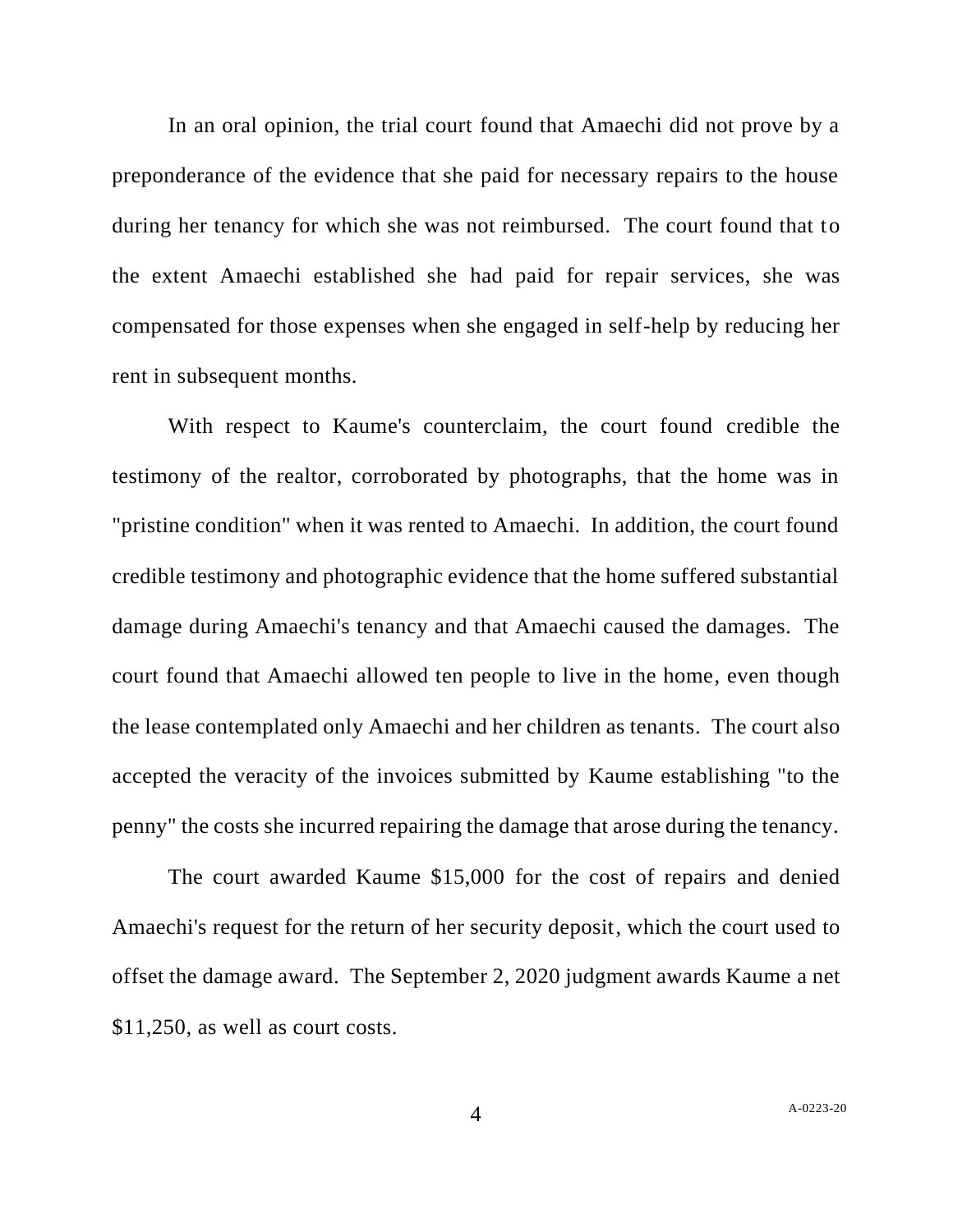This appeal follows. Amaechi argues she was denied due process because of "the poor virtual connection through Zoom" during the trial and because she was not advised on how to present evidence. In addition, she argues that the court's findings of fact and conclusions of law are not supported by the evidence and that the court failed to investigate potential fraud in the invoices submitted by Kaume.

## II.

"The United States Supreme Court has recognized the due process guarantee expressed in the Fourteenth Amendment to the United States Constitution includes 'the requirement of "fundamental fairness"' in a legal proceeding." In re Adoption of Child ex rel. M.E.B., 444 N.J. Super. 83, 88 (App. Div. 2016). While the New Jersey Constitution "does not expressly refer to the right to due process of law," the Supreme Court "has engrafted these protections upon Article I, Paragraph 1 of the State Constitution, concluding it also 'protect[s] against injustice and, to that extent, protect[s] values like those encompassed by the principle[s] of due process.'" Ibid.

The right to due process entitles a civil litigant to, inter alia, a fair hearing. Ibid. "Fundamentally, due process requires [notice and] an opportunity to be heard at a meaningful time and in a meaningful manner." Doe v. Poritz, 142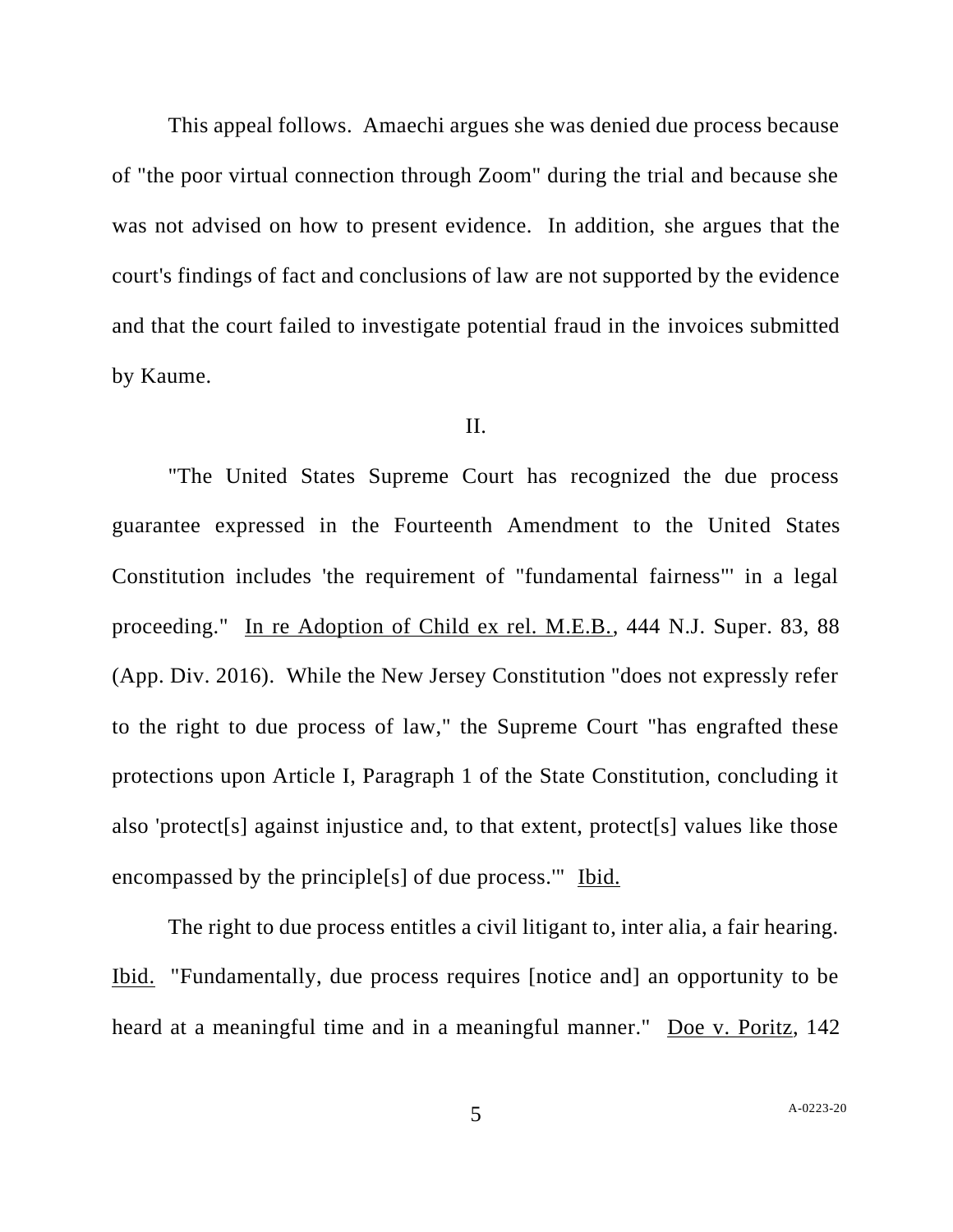N.J. 1, 106 (1995). "Additionally, due process protections encompass 'procedural safeguards including the right to cross-examine adverse witnesses and the right to call witnesses.'" M.E.B., 444 N.J. Super. at 88-9. Ultimately, due process is a flexible concept that depends upon the particular facts and circumstances of the case. Doe, 142 N.J. at 106.

Having carefully reviewed the transcript of the trial, as well as the evidence admitted by the court, we find no support for Amaechi's claim to have been denied due process. Amaechi testified, submitted evidence, crossexamined witnesses, and addressed the court without evident difficulty. We see nothing in the record indicating that Amaechi's ability to establish her claims and defend against Kaume's counterclaim was frustrated by the technology through which the trial was held. At no point in the proceedings did Amaechi object to the trial being held by Zoom, or inform the court that she was unable to hear testimony, submit evidence, or otherwise meaningfully participate in the trial.

Amaechi's arguments are, in part, based on her mischaracterization of dashes that appear in the trial transcript. It is evident that the dashes do not represent omitted testimony, but instances of witnesses or the court talking over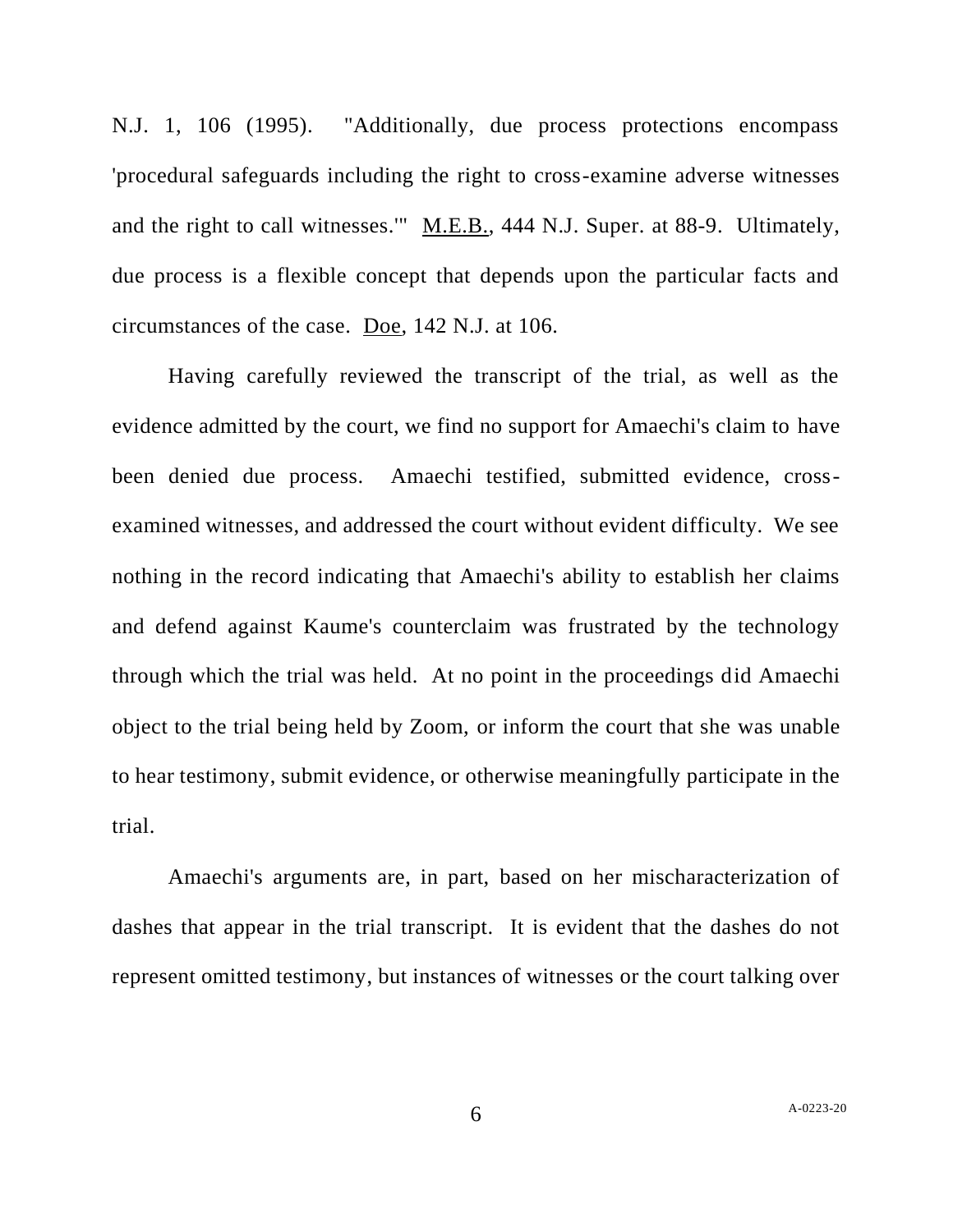one another or changing the direction of their thoughts mid-sentence.<sup>2</sup> Nor do we agree with Amaechi's claim that the transcript is littered with "indiscernible" notations that render it invaluable as a record of the proceeding.

With respect to the trial court's substantive decision, our scope of review of the judge's findings in this nonjury trial is limited. We must defer to the judge's factual determinations, so long as they are supported by substantial credible evidence in the record. Rova Farms Resort, Inc. v. Inv'rs Ins. Co. of Am., 65 N.J. 474, 483-84 (1974). This court's "[a]ppellate review does not consist of weighing evidence anew and making independent factual findings; rather, [this court's] function is to determine whether there is adequate evidence to support the judgment rendered at trial." Cannuscio v. Claridge Hotel & Casino, 319 N.J. Super. 342, 347 (App. Div. 1999). However, "[a] trial court's interpretation of the law and the legal consequences that flow from established facts are not entitled to any special deference." Manalapan Realty, L.P. v. Twp. Comm., 140 N.J. 366, 378 (1995).

<sup>&</sup>lt;sup>2</sup> Kaume included in her appendix a letter from the court transcriber explaining the use of dashes in the transcript. Because Kaume did not move to supplement the record, we do not consider the letter. Our interpretation of the transcript is based on our experience reviewing trial transcripts.